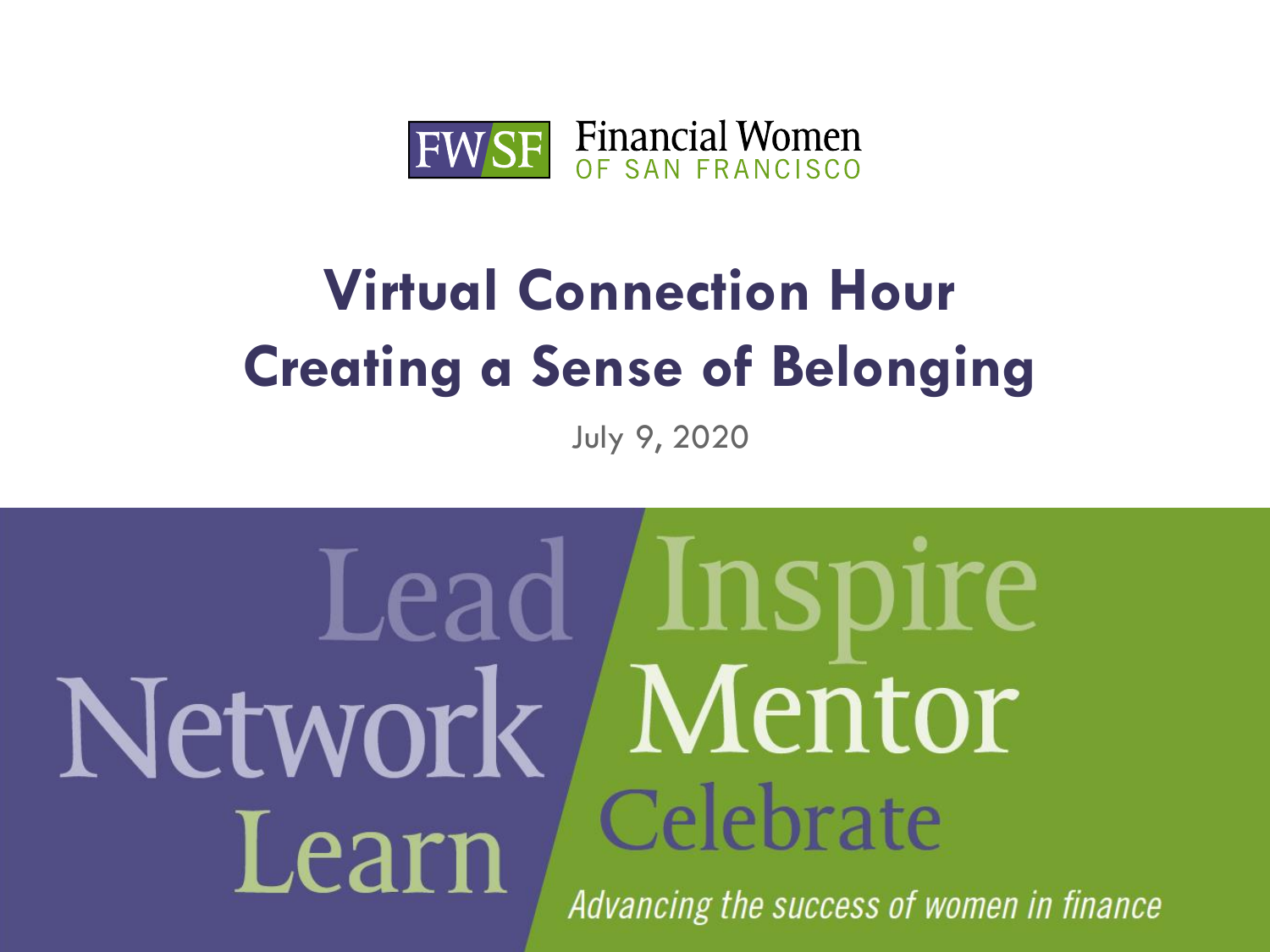#### Virtual Connection Hour Focus Topic: Creating a Sense of Belonging

#### AGENDA

- Introductions
- Definition of 'Belonging'
- Beyond Diversity & Inclusion
- Creating Culture & Community
- **Group Discussion**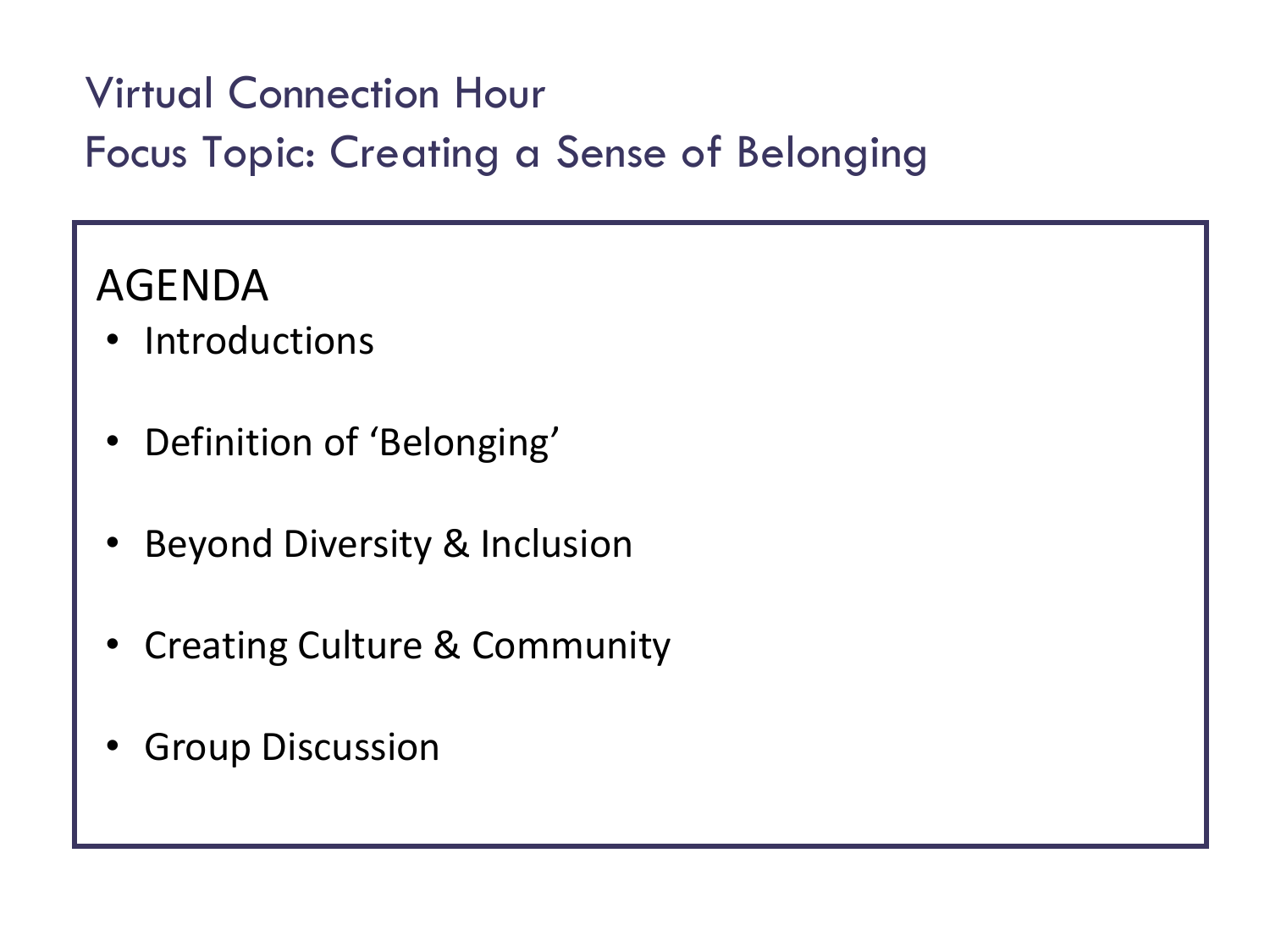

## Definition of "Belonging?"

- Baumeister and Leary [define belonging as](http://persweb.wabash.edu/facstaff/hortonr/articles%20for%20class/baumeister%20and%20leary.pdf) "the feeling of security and support when there is a sense of **acceptance**, **inclusion**, and **identity** for a member of a certain group or place, and as the **basic fundamental drive to form and maintain lasting, positive, and significant relationships with others**." People are motivated by an inherent desire to form inter-personal links and connections.
- We tend to stereotype people less and are less fearful of difference when [we are more familiar with them or spend more time with them.](https://www.researchgate.net/publication/232594605_Similarity_and_propinquity_in_friendship_formation) Nahemow and Lawton show in their research that **proximity and personal interactions contribute greatly to creating social bonds**.

Source: Forbes, Belonging In The Workplace: A New Approach to Diversity And Inclusivity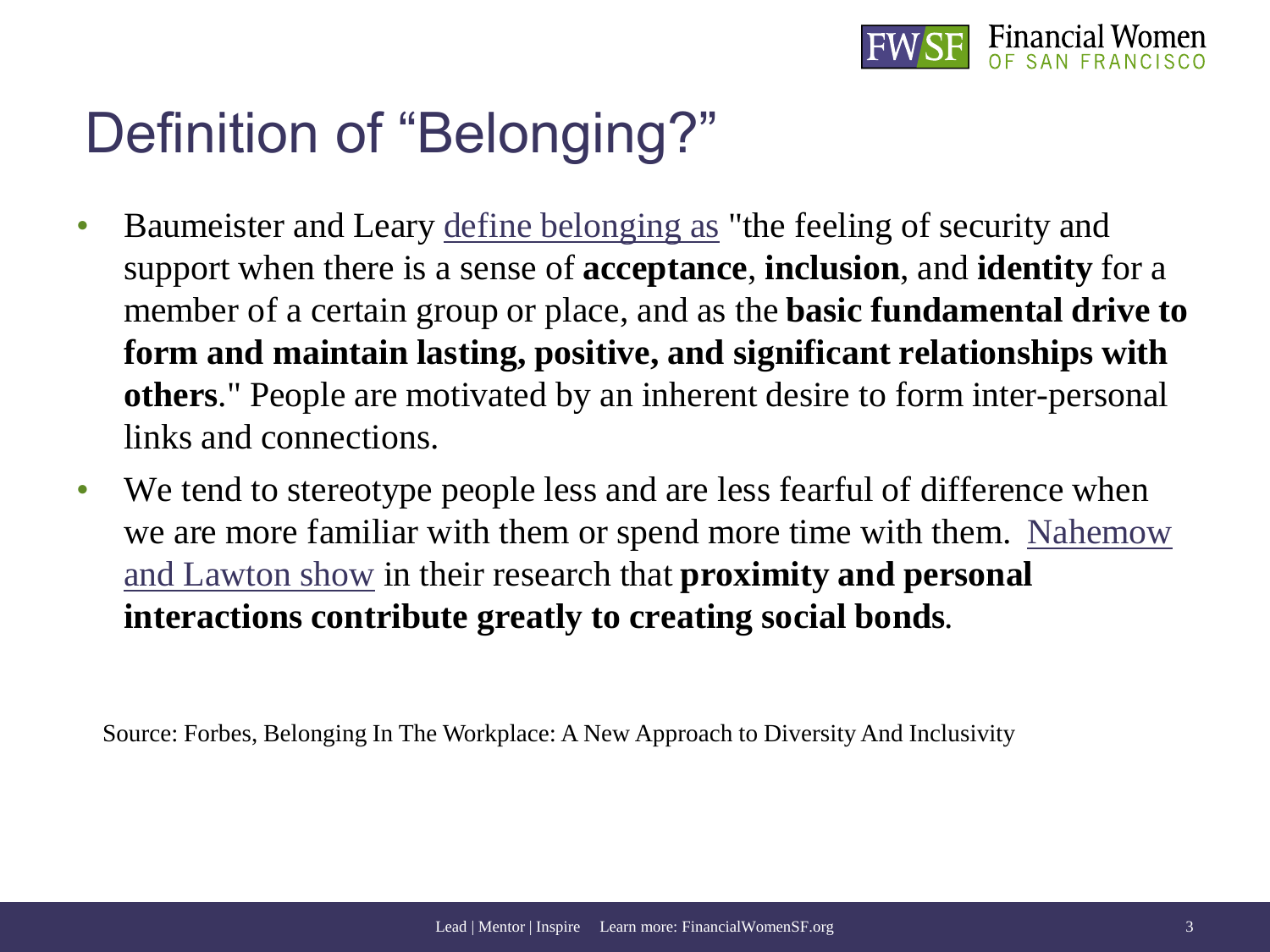

#### Beyond Diversity & Inclusion

Diversity is having a seat at the table, inclusion is having a voice, and belonging is having that voice be heard.

**QLIZANDMOLLIE**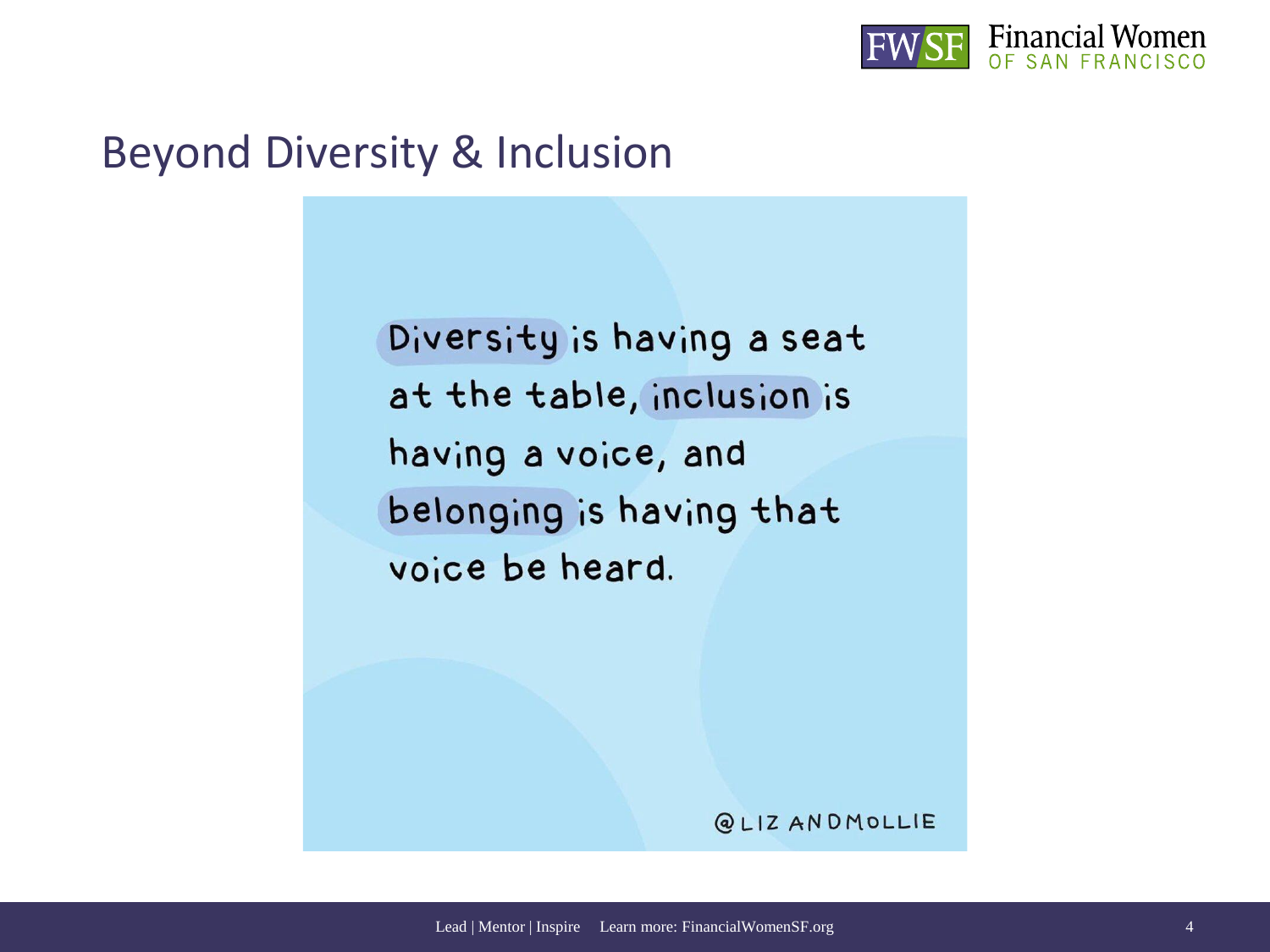

### **Creating Culture & Community** Can we bring our whole self to work and other spaces?